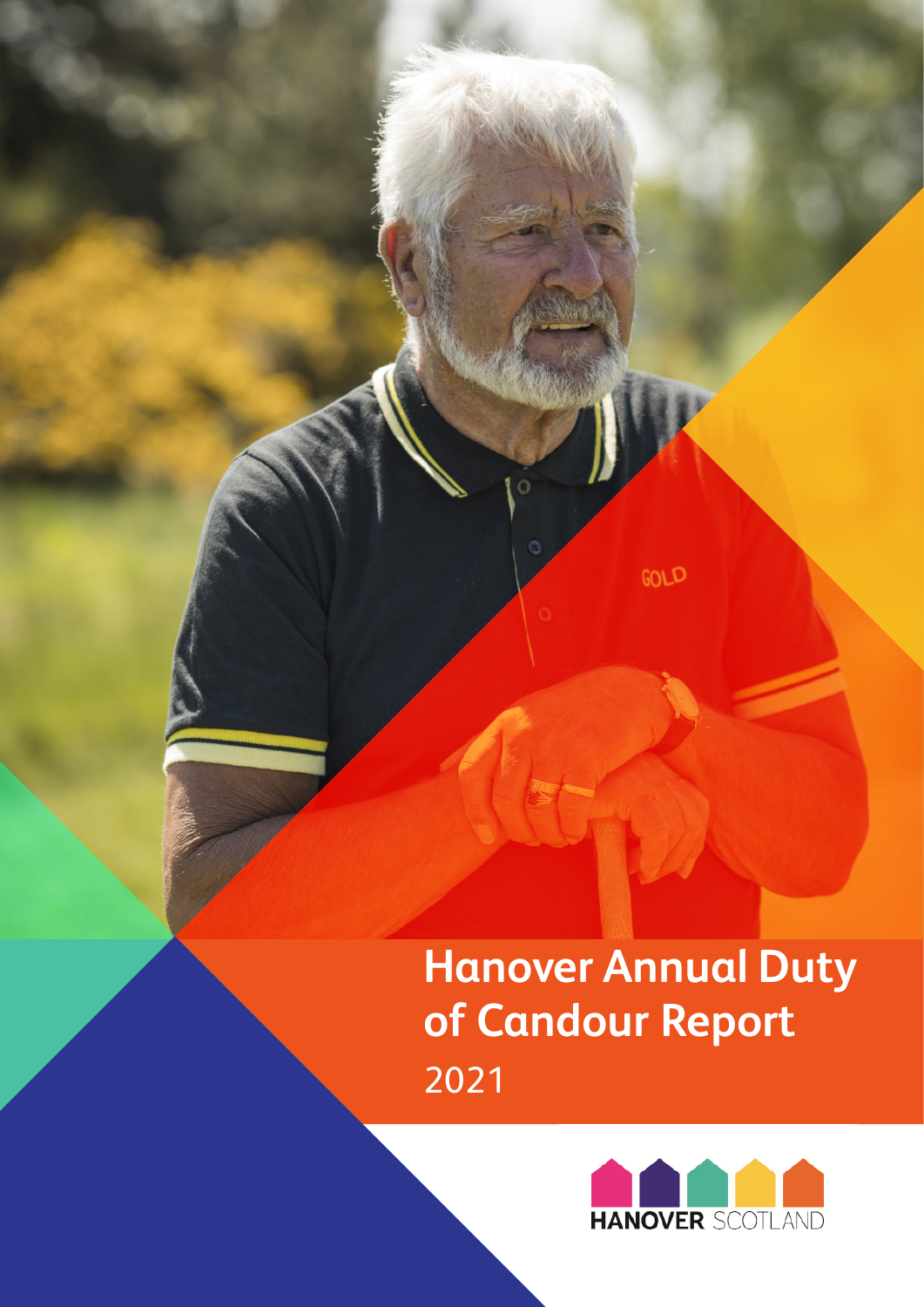# **Introduction**

This report details how Hanover Scotland has undertaken to comply with Duty of Candour legislation between 1 January 2021 and 31 December 2021.

**The Duty of Candour is a legal duty placed upon providers of care services from 1st April 2018 through the:** 

- **Health (Tobacco, Nicotine etc and Care) (Scotland) Act 2016; and**
- **The Duty of Candour Procedure (Scotland) regulations 2018.**

The purpose of the legislation is to make sure that care service providers are open and honest when unexpected or unintended accidents or incidents occur that cause harm to the people who use their services.

### **The legislation sets out a clear procedure that must be followed including:**

- providing the person who has suffered harm with an explanation of what happened and an apology;
- meeting with the person who has suffered harm to give them the opportunity to ask questions and make their views known;
- holding a review to investigate the incident fully, identify any actions that should take place and learn from the incident to prevent similar incidents happening in future;
- offering support to both the person who has been injured and the member(s) of staff involved.

The legislation also places a duty on the providers to publish an annual report detailing, the number of incidents that have triggered the Duty of Candour Procedure during the previous year, how they have been handled and what the organisation has learned.

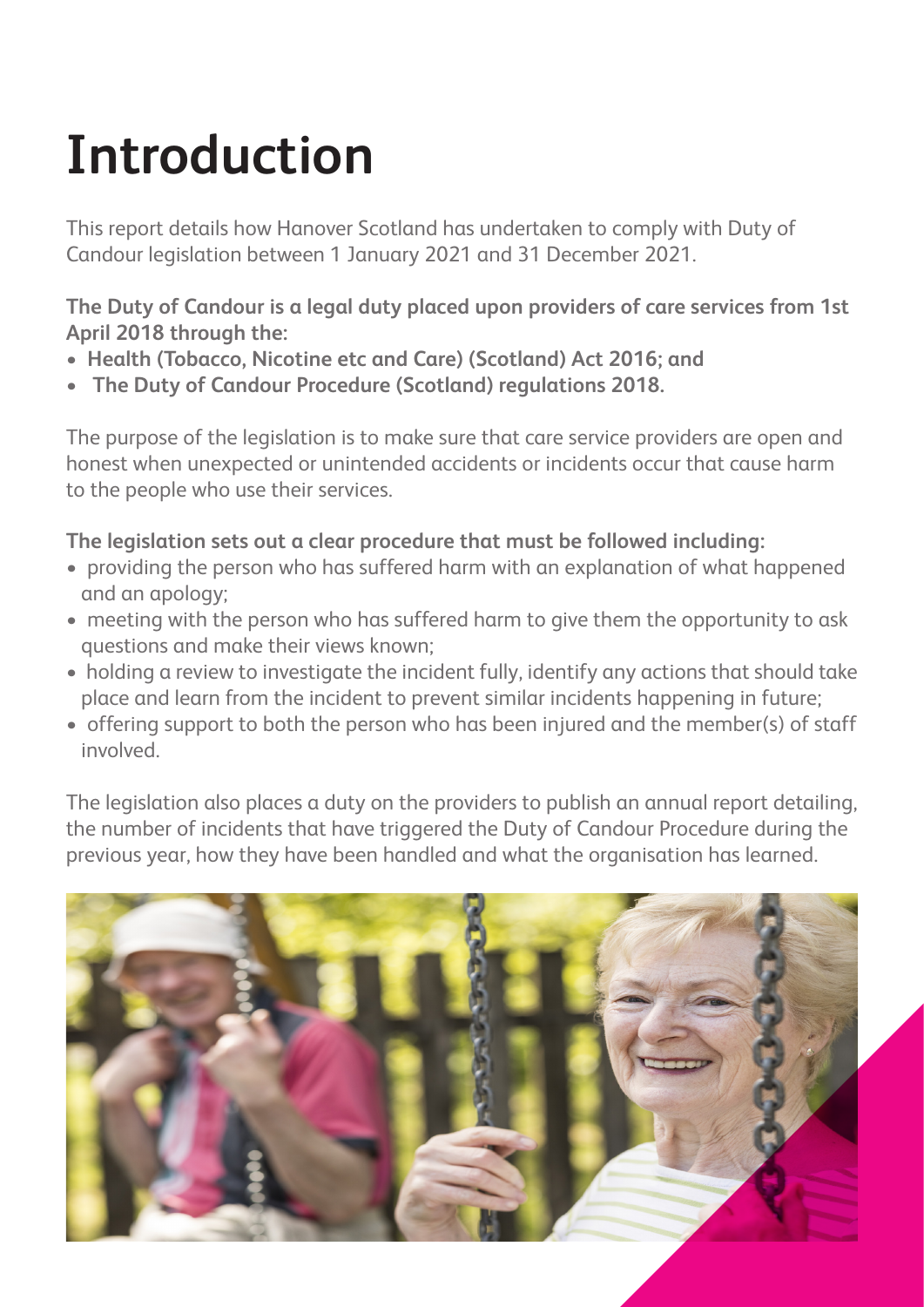## **Report**

During 2021 Hanover operated registered care services across Scotland organised within the following Care Inspectorate Branches:-

- Hanover (Scotland) Housing Support Service- Factoring - 23 Sheltered developments
- Hanover (Scotland) Sheltered Housing North
- Hanover Care at Home Service North, 3 sites.
- Hanover Care at Home Service Scottish Borders, 3 sites.
- Hanover Support Service (Morris Court), Care at home, Dalry
- Hanover Housing Support Service Care West, 7 Very Sheltered sites
- Hanover Housing Support Service Care East, 6 Very Sheltered sites
- Hanover Housing Support Service Care North, 2 Very Sheltered sites

All care providers are required to notify the Care Inspectorate of any incidents or accidents that result in or have the potential to result in harm or injury to a person using that service.

The Duty of Candour legislation also requires providers to notify the Care Inspectorate if an incident or accident triggers the Duty of Candour Procedure.

It is the responsibility of the Branch Manager responsible for each of our services to ensure that the appropriate notifications are made to the Care Inspectorate.

During the period 1 January 2021 to 31 December 2021, no Duty of Candour incidents were notified to the Care Inspectorate.

Hanover reviewed guidance and sought clarification from the Care Inspectorate regarding incidents arising as a consequence of the Covid-19 pandemic. No Duty of Candour triggers were identified.

Hanover has experienced no notifiable incidents in the time since the legislation was introduced.

Hanover's Branch Managers are aware of the Duty of Candour legislation and the implications for managing and reporting unexpected and unintended accidents and incidents.

Additional mandatory eLearning training for key staff on the Duty of Candour is being rolled out.

Hanover has policies and procedures to take account of the Duty of Candour procedure where appropriate.

### **Conclusion**

Covid has created significant challenges for Hanover's care services. Staff have worked well to meet these challenges and have operated within the requirements of registration and those set by the Duty of Candour.

The delivery of training during the pandemic was challenging. eLearning was heavily relied upon and Hanover has continued to review its practice and procedures, working with the Care Inspectorate and other stakeholders.

Compliance with Duty of Candour is not an end point. Embedding the principles of transparency and respect are central to a positive, enabling culture for staff and for customers.